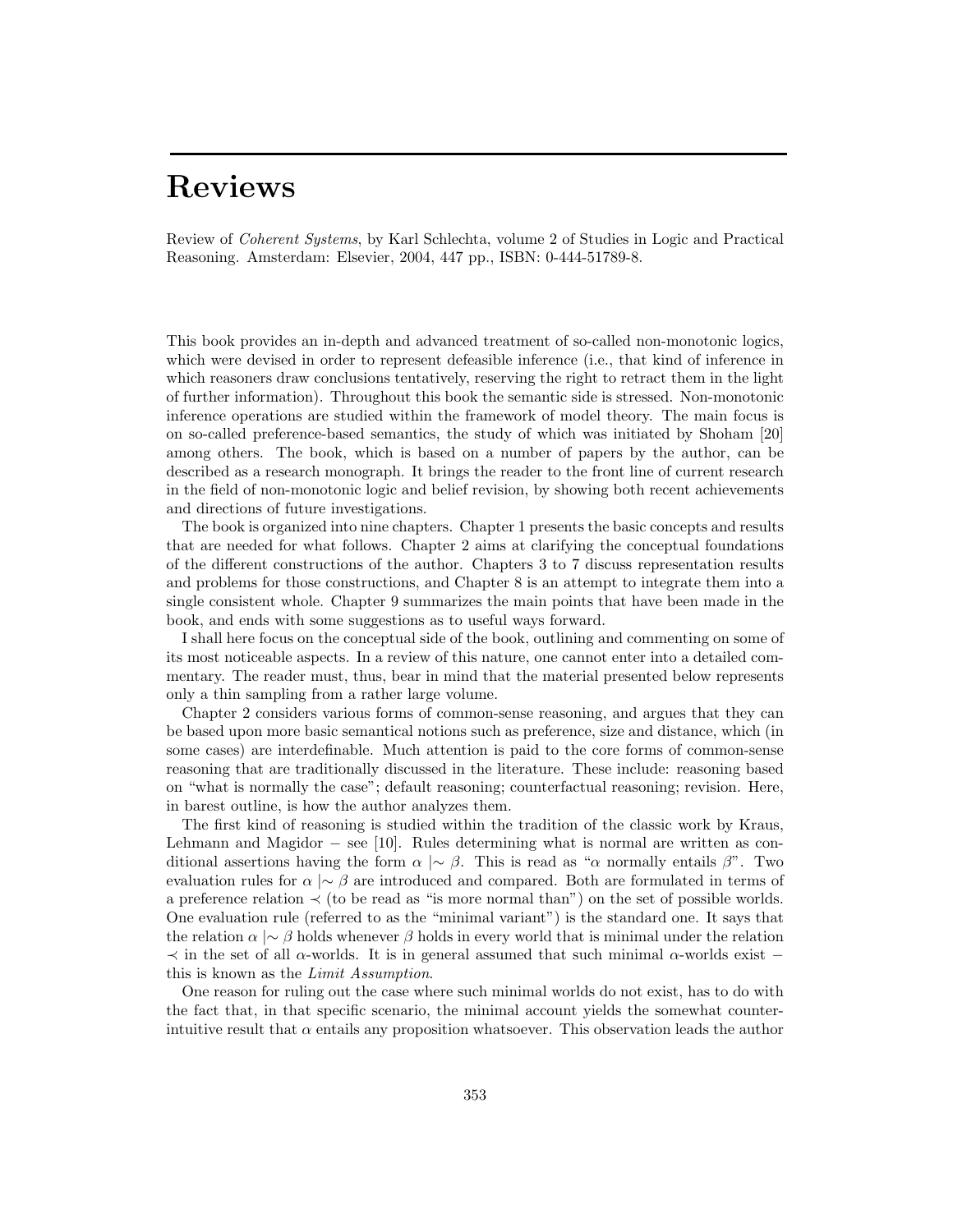to introduce and explore another account, referred to as the "limit version" (p. 17). It is intended to provide meaningful truth-conditions for |∼ without assuming the existence of minimal  $\alpha$ -worlds. The details turn out to be fiddly to state concisely. For present purposes, suffice it to observe that, in the particular case where the universe of the model is totally ordered by  $\prec$ , the construction puts  $\alpha \mid \sim \beta$  to be true if and only if there is some  $\alpha$ -world w such that the material implication  $\alpha \to \beta$  holds at any world w' with  $w' \prec w$ . Interestingly enough, the limit account is also used to reveal insights into two related areas. One is belief revision theory (p. 258-261) and the other is the semantics of counterfactuals (p. 269-270).

Perhaps the best known formalism for the second type of reasoning cited above is the default logic of Reiter [17]. The account presented in *Coherent Systems* seems to be very different. Default rules are here interpreted in first-order logic by a generalized quantifier. To understand why, it is worth recalling that one of Reiter's initial motivations was "to provide[...] a representation for the 'fuzzy' quantifier 'most' or 'almost all' [...] without appealing to frequency distributions or fuzzy logics" [17, p. 83]. Therefore, a normal default rule like  $\frac{\phi(x):\psi(x)}{\psi(x)}$  can be put into the form  $\nabla x \phi(x):\psi(x)$ , where  $\nabla$  is a restricted quantifier ranging over a "big" subset of the set of x that are  $\phi$ s. Intuitively, the sentence  $\nabla x \phi(x) : \psi(x)$ says that the elements of the latter subset are all  $\psi$ s. The property of being a "big" subset of another set is a qualitative notion, which can be given a precise characterization by using the notion of filter. A filter over a given set V is any family  $\Delta$  of subsets of V such that  $V \in \Delta$ ,  $S \in \Delta$  whenever  $V \supseteq S \supseteq T \in \Delta$ , and  $S \cap T \in \Delta$  whenever  $S, T \in \Delta$ . Intuitively a filter over  $V$  is thus like a family of "important" subsets of  $V$  in so far as it contains V and all of the supersets of any of its elements. It goes without saying that the notion of filter can also be used in a propositional setting with a possible-worlds semantics. The resulting framework is close to so-called minimal models for conditional logic as developed by Chellas [5].

The last two forms of non-monotonic reasoning are analyzed in terms of distance. The basic ingredient of the semantics is a metric space, i.e. a set W of possible worlds with an associated distance function (usually called a metric)  $d: W \times W \rightarrow Z$  (where Z is a totally ordered set of values, e.g., the set of real numbers). The use of a metric space is quite appropriate here. According to Lewis  $[12]$ , a counterfactual conditional of the form "If it were the case that  $\alpha$ , then it would be the case that  $\beta$ ", symbolized as  $\alpha \Rightarrow \beta$ , is true in the actual world w if and only if  $\beta$  is true in every  $\alpha$ -world that is most similar to the actual world  $w$ . The identification of the set of most similar worlds can obviously be made *via* an abstract distance function. A similar remark applies to belief revision. In the AGM semantics for belief change (see [6]), we have  $\beta \in K \star \alpha$  (sentence  $\beta$  is in the result of revising theory K by  $\alpha$ ) if and only if  $\beta$  is in every theory that is minimally different (among the theories containing  $\alpha$ ) from the theory K. Thus, while the truth-clause for the counterfactual conditional operator considers minimal distance from the world in which the evaluation is taking place, the evaluation rule for the belief revision operator compares distances of various theories from a given theory.

The general question is whether it is possible to give a formal logical account of these various constructions. This issue is the prime focus of Chapters 3 - 7. This group of chapters is the centrepiece of the book, and discusses representation problems for structures incorporating the basic semantical notions discussed above.<sup>∗</sup> It is not my purpose to summarize the various results (both positive and negative) reported in this group of chapters, and I shall

<sup>∗</sup>An enlightening discussion of the difference between representation and completeness theorems can be found in Makinson [14, p. 28-29].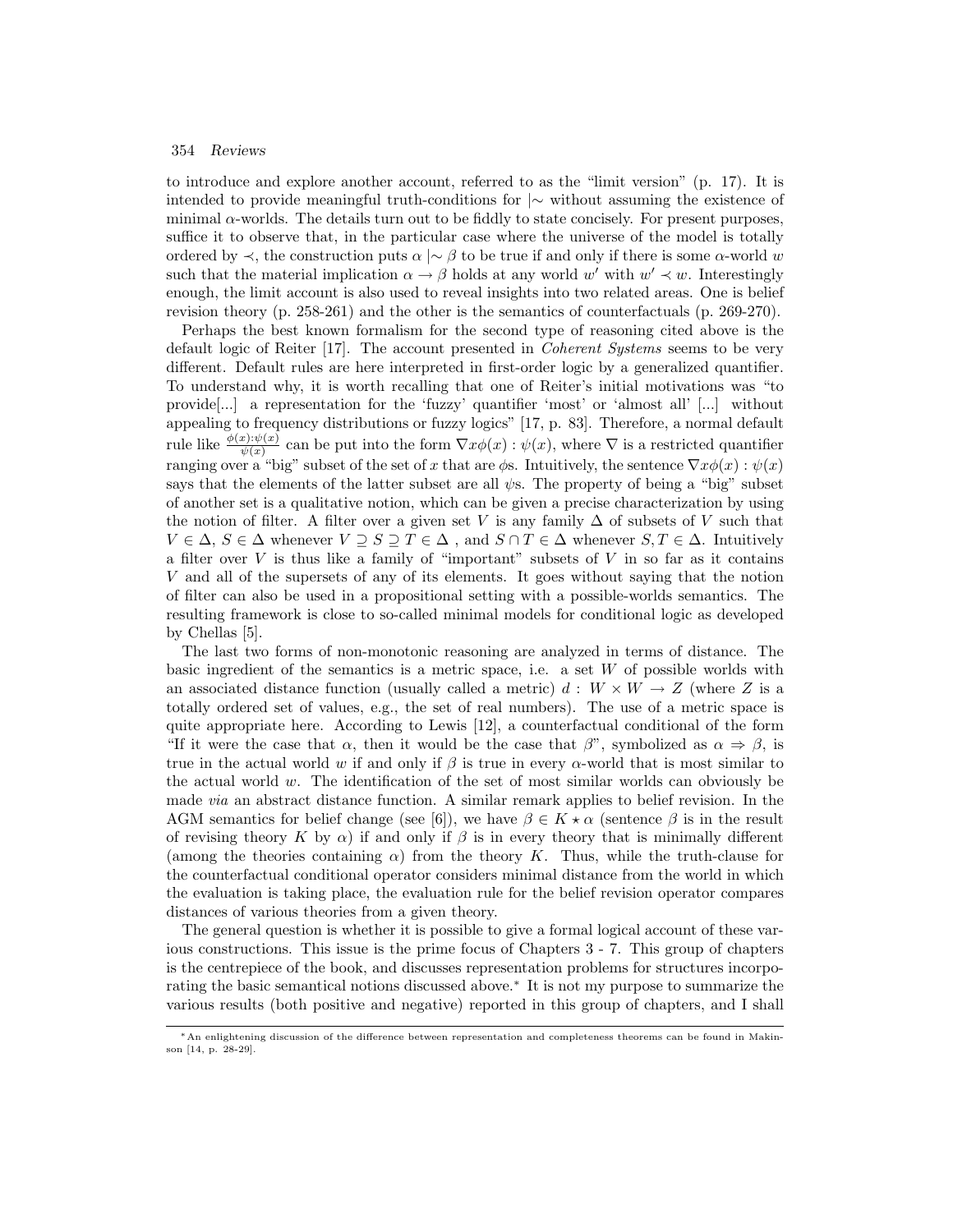confine myself with a general remark on the methodology used to establish the representation results. In fact, the general strategy in proving these results is articulated around two essential steps. This is best explained using an example. Let us take the case of chapter 3, which discusses various classes of preferential structures. The first step consists in showing that any non-monotonic inference relation |∼ satisfying a given set X of rules can be represented by a choice (or selection) function  $\mu: \mathcal{P}(W) \to \mathcal{P}(W)$  ( $\mathcal{P}$ = the power set operator) satisfying a corresponding set Y of conditions. Here  $\mu$  takes the truth-set of a statement (i.e., the set of possible worlds in which this statement is true) as input, and gives the set of its "preferred" elements as output. The second step involves showing that such a function can in turn be represented by a preference relation  $\prec\subseteq W\times W$  satisfying a corresponding set Z of conditions. These two kinds of representation results (which are called "algebraic" and "logical", respectively) are combined to yield a representation theorem for the inference relation |∼ in terms of the preference relation ≺.

Of special interest is the fact that this two-step method can also be used to provide a similar representation result for related logics, with obvious modifications to take into account the peculiarities of the different frameworks. In particular, Chapters 4 and 6 present a number of representation results for belief revision and updating, respectively. The latter results are much like those for non-monotonic inference operations, except that the intermediary choice function takes an extra argument.<sup>†</sup> Such an adjustment is required by the fact that the syntactic construct to be represented has now two inputs. This two-step methodology is somewhat usual, and is worth mentioning. It has a number of interesting repercussions.

On the one hand, it leads the author to put a great deal of emphasis on (to put it into his own terms) "coherence properties" and their role in the study of non-monotonic reasoning. These denote in fact the properties of the intermediary selection function alluded to above. It is natural to ask what the term "coherence" means here. The author justifies his terminology by pointing out that in general such properties "describe answers to the following question: Given  $\mu(X)$ , can we still choose freely  $\mu(Y)$ , or is there some coherence between  $\mu(X)$  and  $\mu(Y)$  (given some relation connecting X and Y) ?"<sup>‡</sup>(p. 7).

The reader is invited to compare the discussion with Lindström  $[13]$ , Lehmann  $[11]$  and Rott [18], where a similar emphasis is put on the notion of selection function, although with a different purpose. There it is to show that the theories of non-monotonic reasoning and belief change can fruitfully be linked to the theory of rational choice developed during the last 50 years, mainly by economists. The notion of selection function is commonly used in this area too. Here  $\mu$  selects, for each potential "menu" or options  $\{x, y, ...\}$  open to the agent, the elements that are "best" in some unspecified sense. A variety of choice-consistency conditions are standardly placed on  $\mu$ , which resemble those discussed by non-monotonic logicians. For instance, the semantical counterpart of the rule for |∼ known as "conditionalization" says that  $\mu(Y) \cap X \subseteq \mu(X)$  whenever  $X \subseteq Y$ . This is Chernoff's basic contraction property discussed by Sen  $[19]$  among others. It says that an item that is chosen from a set Y and belongs to a subset  $X$  of  $Y$  must be chosen from  $X$  as well. Moreover, economists have also investigated connections between conditions on selection functions and the existence and properties of relations determining them.

At the same time, it should also be remembered that there are differences. One is that whereas researchers in social science consider preferences between items without assuming that they have any internal structure, logicians work with preferences between items with

<sup>&</sup>lt;sup>†</sup>A similar device is employed for different purposes in Kanger [9].

<sup>‡</sup>The formulae of the quotation have been adapted to the notational convention used here.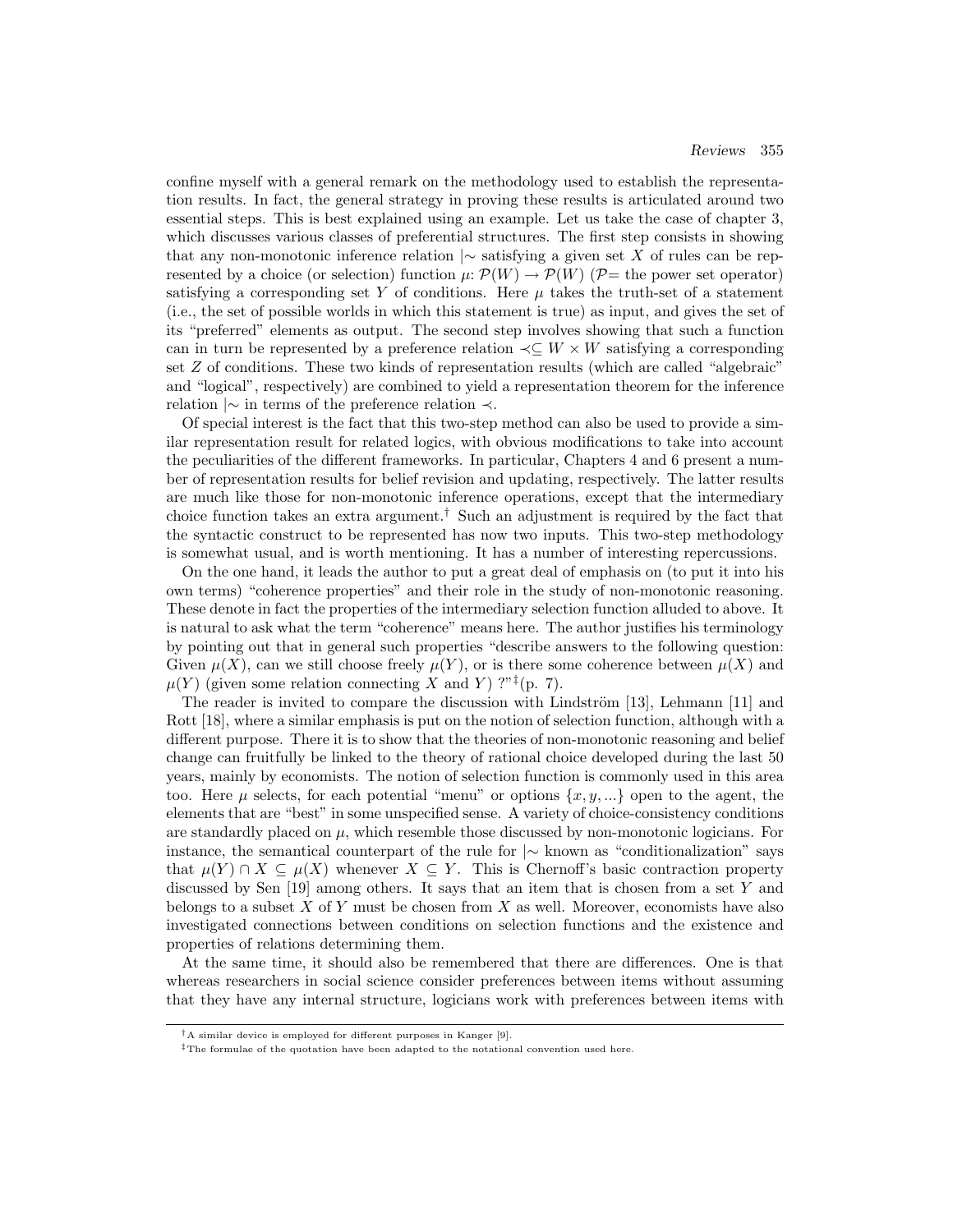an internal complexity; typically, these are truth-valuations. This raises new issues for consideration. In particular, it becomes natural to ask what happens if multiple copies of valuation are, or are not, allowed. Small though it may seem, this variation makes a big difference. The issue is discussed in length by Schlechta, particularly in Chapter 3, section 3.8 (but see also, e.g., Moinard and Rolland [15] and Makinson [14, p. 75-80]).

This two-step methodology also brings to light a number of problems, which would be overlooked by adopting a one-step approach. For instance, a careful examination reveals that many representation theorems will not carry over to the infinite case unless the choice function satisfies an additional property, called "definability preservation". Roughly speaking, it says that, taking the truth-set of some theory  $T$  as input,  $\mu$  always returns the truth-set of some other theory  $T'$  as output. Now, it is natural to ask if such a condition can be dropped. This issue is the prime target of Chapter 5. Two representation results are established, one for non-monotonic inference operations, the other for distance based revision, which both hold in the absence of such an assumption. Alongside these positive results there are a number of negative results as well. These confirm, retroactively, that the definability preservation postulate is not as innocuous as it may seem.

As can be imagined, there is much more in this book. I have only been able to hint at the many logical and philosophical riches in this carefully crafted text, which naturally complements other recent books on the same subject. Considerable diversity is exhibited by current approaches to non-monotonic reasoning. *Coherent Systems* argues that there is nevertheless a core common to most of them, which can be located in the notion of preference, size and distance. When studying this book, readers may find it useful to consult the recently published David Makinson's *Bridges from Classical to Nonmonotonic Logic* [14]. There the author explores an alternative way of understanding non-monotonic logics, obtained through an in-depth analysis of the process of getting more conclusions out of a premisses set. There is, thus, a shift of emphasis from possible-worlds semantics to the notion of consequence relation. Readers with a background in Computer Science should be warned, however, that the issue of implementing non-monotonic reasoning is put to one side in these two research monographs. This is to be contrasted with, for example, the book by Antoniou [1], where default logic is put to the foreground, and issues related to its implementation are discussed as well.

I end this review with a remark on terminology, which at the same time brings to the surface a deep conceptual issue. The notions of preference, size and distance are undoubtedly useful as a tool for theoretical investigations, and help clarify how non-monotonic concepts are related to each other. It should be noted, however, that in *Coherent Systems* the author goes further. He describes himself as attempting to "reduc[e] a certain number of reasoning mechanisms to a small number of basic semantical concepts" (p. 13). The term "reduction" occurs several times, and can be misleading, for at least two reasons.

First of all, it may suggest that semantics for non-monotonic logics are vitiated by some kind of circularity. The objection is directly comparable to the one raised in the late 1970s against the framework provided by possible-worlds semantics. The truth-conditions for the modal operators do exhibit circularity, and so do the characterizations given to the nonmonotonic notions. For instance, in a preference-based setting, the truth of 'if  $\phi$  then *normally*  $\psi$ ' requires the truth of  $\psi$  in all of the most *normal* among the worlds that satisfy  $\phi$ . One issue here is whether it is appropriate to describe the circle as vicious. There is a widespread agreement among modal logicians that the answer is no. To be more specific, they agree that the circle would be vicious, only if the truth-conditions for the modal operators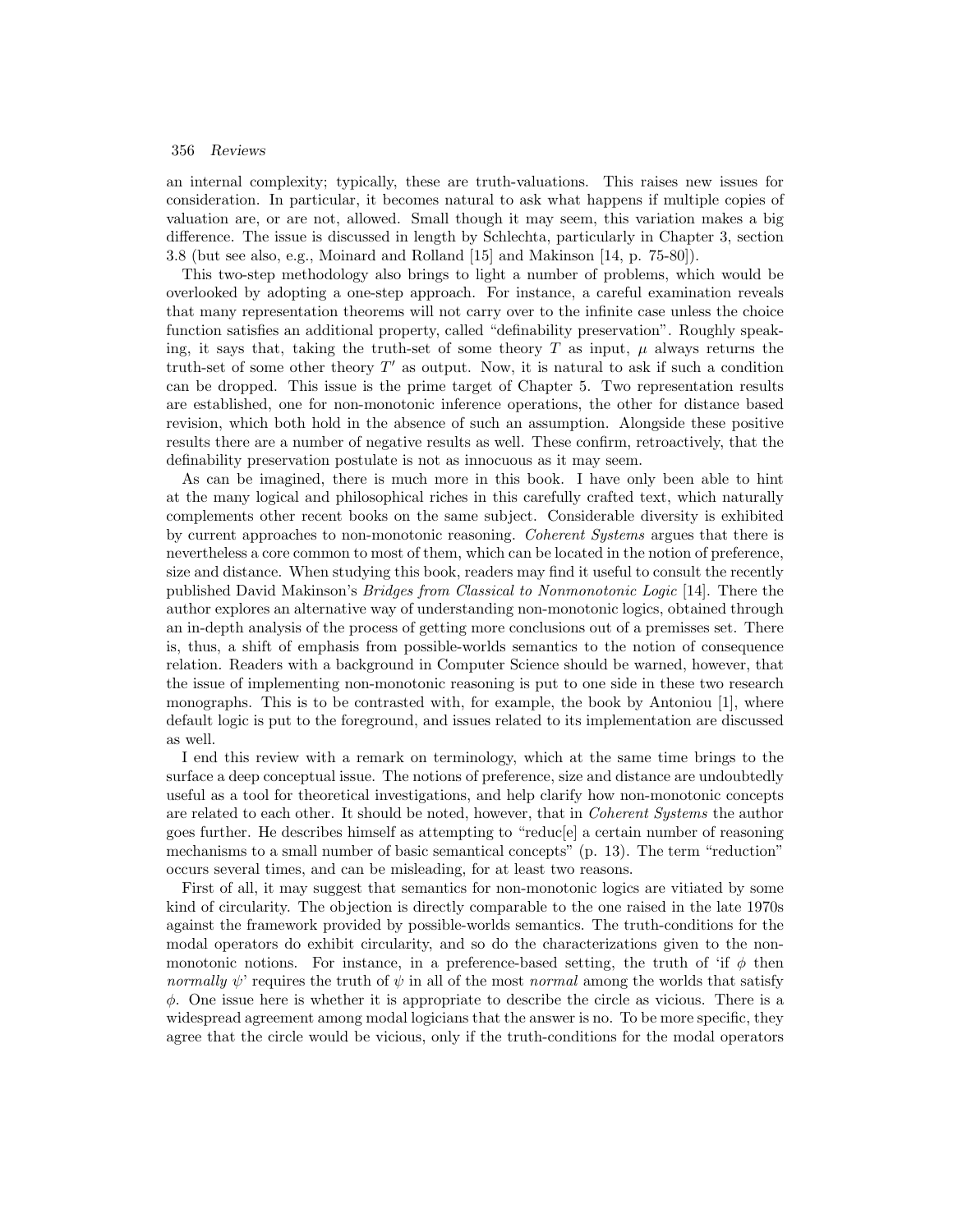were indeed an attempt to reduce the modal notions to some other concepts − but they are not, so that the criticism is misplaced (*cf.* Hintikka [7, p. 367], Pörn [16, p. 13] and Jones [8, p. 69-71]).

Second, if we look more closely at the interplay between axiom schemata and conditions on frames, then we can see that the passage from the syntactic level to the semantic one is sometimes straightforward. The analysis of default reasoning in terms of size provides a good example. In general the condition that needs to be placed on a filter in order to secure the validity of the corresponding axiom schema is "obvious" (p. 367). Similar accusations have been levelled against neighbourhood semantics (or minimal models) for non-normal modal logics. These have often been criticized on the score that the properties of the neighbourhood function parallel fairly closely the corresponding axiom schemata, and thus are not particularly enlightening. Obviously, this statement needs to be tempered here. As mentioned above, in many cases, the use of a choice function (which is the non-monotonic counterpart of a neighbourhood function) is just one step in the analysis. There is, next, the task of identifying the property of the preference relation (or the metric) onto which the axiom schema must, ultimately, be mapped. This task is not always straightforward.

In view of these remarks the reader may feel tempted to ask what the non-monotonic logician's task is, if it is not to effect a reduction of the kind just described. It is tempting to say that the task is just to provide a formal framework which helps facilitate the systematic investigation of non-monotonic entailment relations between sentences. For a logician, this response (which might be termed "minimalist") is obvious. For a newcomer, it is not. Let me briefly illustrate the need for a semantic foundation of the kind found in *Coherent Systems*, by making an initial incursion into another territory − that of the so-called Unified Modeling Language (UML). $§$  This is a graphical language for describing and reasoning about ontologies, which is becoming increasingly popular within the Software Engineering community. A detailed presentation of the UML goes beyond the scope of this review. For present purposes, suffice it to observe that, as such, the UML is just a graphical notation aiming at facilitating communication among researchers coming from different horizons. It is here interesting to remark that "if-then" relationships have their immediate counterparts in the UML. Indeed, a fundamental building block of so-called UML class diagrams is the "is-a" relationship between classes − graphically it is rendered as a solid directed line with a large open arrowhead, pointing to the parent class.

The use of such a graphical notation is certainly useful for communicational and pedagogical purposes. However, it carries an obvious danger if it is not supported by evidence from formalization. Often the antecedent of a given rule is itself the consequent of another rule. Once the graphical notation is used, it leads almost irresistibly to the feeling that the two rules can be chained together, by simply drawing a new arrow starting from the first class and leading directly to the third one. This is known as the principle of transitivity. Roughly it says that, if  $\alpha$  implies  $\beta$  and  $\beta$  implies  $\gamma$ , then  $\alpha$  implies  $\gamma$ . Transitivity is *prima facie* attractive, but examples from ordinary conversation convince us that it is to be avoided. The following is such an example: students are usually adult; adults are usually employed; but students are usually unemployed. It is worth considering what the abstract system based on size described above has to say about transitivity. It is easy to see that the critical implication, "If  $\alpha$  then  $\gamma$ ", is not endorsed by the formalism. This is illustrated by figure 1. "If  $\alpha$  then  $\beta$ " holds since the  $\alpha$ -area (circle) is mostly included in the  $\beta$ -area (oval); "If  $\beta$ then  $\gamma$ "also holds, since most of the β-area is contained in the  $\gamma$ -area (rectangle); but "If  $\alpha$ 

 $\S$ See, e.g., Booch et al. [4].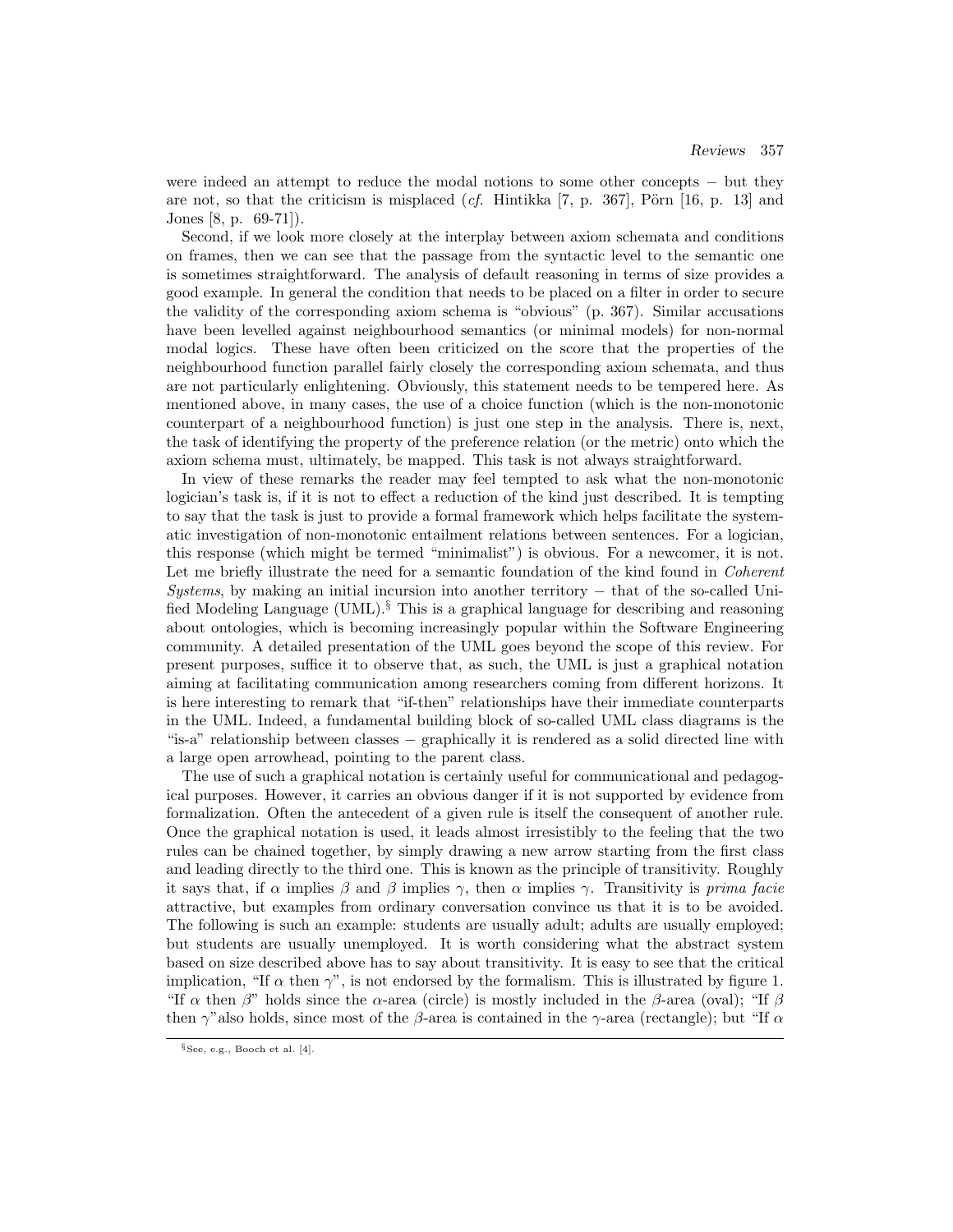

Fig. 1. Plain transitivity and filters

then  $\gamma$ " fails, since only a small part of the  $\alpha$ -area is contained within the  $\gamma$ -area. Of course, some restricted forms of transitivity may be acceptable. Identifying them is, precisely, one of the purposes of non-monotonic logics.¶

## **References**

- [1] G. Antoniou. *Nonmonotonic Reasoning*. MIT Press, Cambridge Mass, 1997.
- [2] F. Baader and B. Hollunder. Embedding defaults into terminological representation systems. *J. Automated Reasoning*, 14:149–180, 1995.
- [3] D. Berardi, D. Calvanese, and G. De Giacomo. Reasoning on UML class diagrams using Description Logic based systems. In *Proc. of the KI'2001 Workshop on Applications of Description Logics*. CEUR Electronic Workshop Proceedings, 2001.
- [4] G. Booch, J. Rumbaugh, and I. Jacobson. *The Unified Modeling Language User Guide*. Addison Wesley, 1999.
- [5] B. F. Chellas. Basic conditional logic. *Journal of Philosophical Logic*, 4:133–153, 1975.
- [6] P. Gärdenfors. *Knowledge in Flux*. MIT Press, 1988.
- [7] J. Hintikka. Impossible possible worlds vindicated. In E. Saarinen, editor, *Game-Theoretical Semantics*, volume 5 of *Studies in Linguistics and Philosophy*, pages 367–379, Dordrecht, Holland, 1978. D. Reidel.
- [8] A.J.I. Jones. *Communication and Meaning: An Essay in Applied Modal Logic*, volume 168 of *Synthese Library*. D. Reidel, Dordrecht, Holland, 1983.
- [9] S. Kanger. Choice based on preference. In G. Holmström-Hintikka, S. Lindström, and R. Sliwinski, editors, *Collected Papers of Stig Kanger with Essays on his Life and Work*, volume 1, pages 214–230, Dordrecht, Holland, 2001. Kluwer Academic Publishers.
- [10] S. Kraus, D. Lehmann, and M. Magidor. Nonmonotonic reasoning, preferential models and cumulative logics. *Artificial Intelligence*, 44:167–207, 1990.
- [11] D. Lehmann. Nonmonotonic logics and semantics. *Journal of Logic and Computation*, 11:229–256, 2001.
- [12] D. Lewis. *Counterfactuals*. Harvard University Press, Cambridge, 1973.
- [13] S. Lindström. *A Semantic Approach to Nonmonotonic Reasoning: Inference Operations and Choice.* University of Uppsala, Uppsala Prints and Preprints in Philosophy, 1994.
- [14] D. Makinson. *Bridges from Classical to Nonmonotonic Logic*, volume 5 of *Texts in Computing*. King's College Publications, London, 2005.
- [15] Y. Moinard and R. Rolland. Characterizations of preferential entailments. *L. J. of the IGPL*, 10:245–72, 2002.
- [16] I. Pörn. *Action Theory and Social Science: Some Formal Models*. D. Reidel, Dordrecht, Holland, 1977.
- [17] R. Reiter. A logic for default reasoning. *Artificial Intelligence*, 13:81–132, 1980.
- [18] H. Rott. *Change, Choice and Inference: A Study of Belief Revision and Nonmonotonic Reasoning*, volume 43 of *Oxford Logic Guides*. Clarendon Press, Oxford, 2001.

<sup>¶</sup>Over the past few years, a great deal of work has been done to formalize UML class diagrams. One might mention the attempt made by Berardi et al. [3] to define a mapping between UML class diagrams and so-called description logics. The semantics of "is-a" is defined in an obvious way, i.e.  $C_1 \sqsubseteq C_2 := \forall x.C_1(x) \rightarrow C_2(x)$ , where  $\rightarrow$  denotes material implication. It is natural to ask if such a rendering is always appropriate. Some of the difficulties encountered in combining description logics with Reiter's default logic are discussed, for example, in Baader and Hollunder [2].